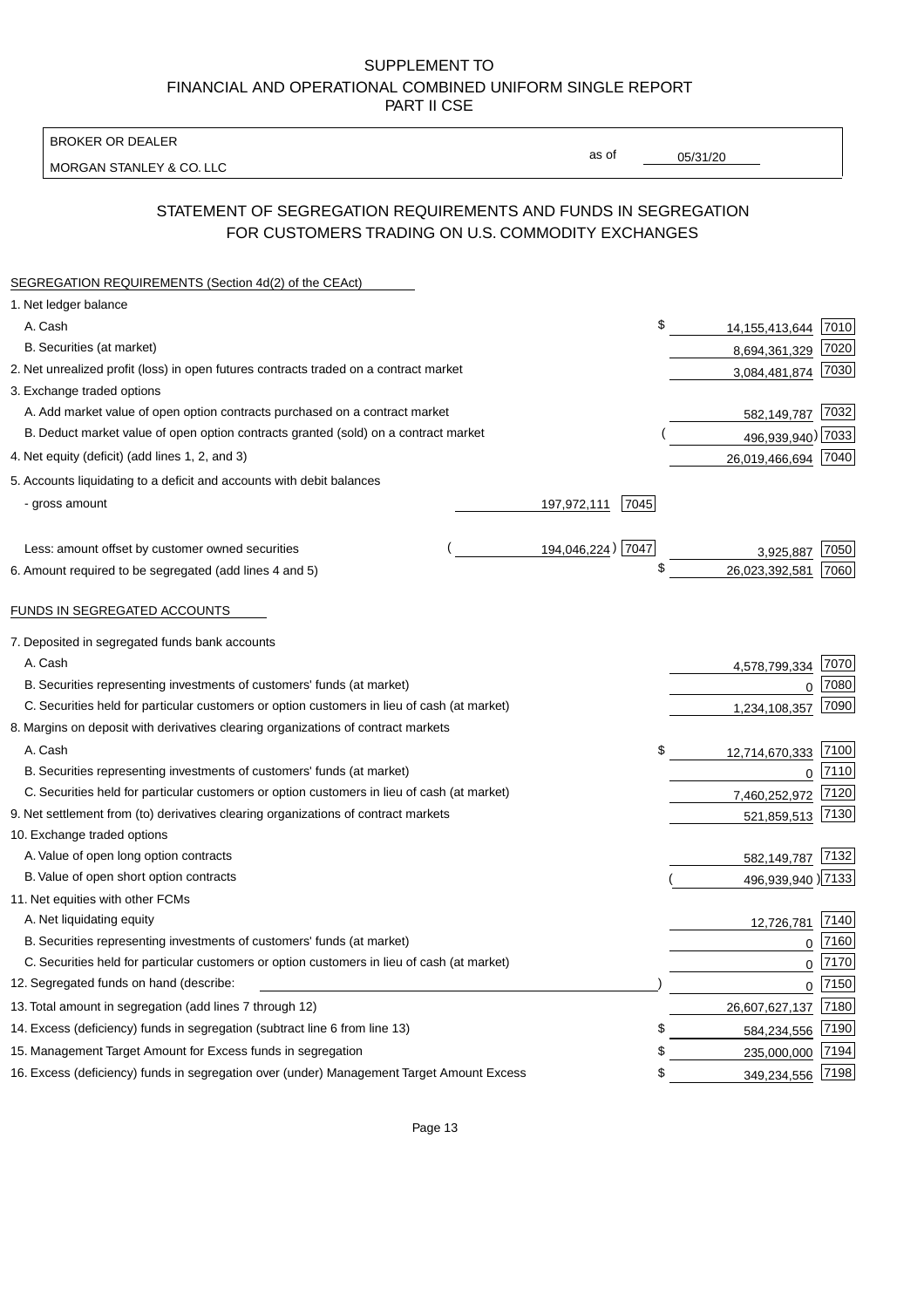| <b>BROKER OR DEALER</b>                                                              |                                        | as of                                                          |                  |
|--------------------------------------------------------------------------------------|----------------------------------------|----------------------------------------------------------------|------------------|
| MORGAN STANLEY & CO. LLC                                                             |                                        | 05/31/20                                                       |                  |
|                                                                                      | FOR CUSTOMERS' DEALER OPTIONS ACCOUNTS | STATEMENT OF SEGREGATION REQUIREMENTS AND FUNDS IN SEGREGATION |                  |
| 1. Amount required to be segregated in accordance<br>with Commission regulation 32.6 |                                        | \$                                                             | 0<br>7200        |
| 2. Funds in segregated accounts                                                      |                                        |                                                                |                  |
| A. Cash                                                                              | \$                                     | 7210<br><sup>0</sup>                                           |                  |
| B. Securities (at market)<br>C. Total                                                |                                        | 0 7220                                                         | 7230<br>$\Omega$ |
| 3. Excess (deficiency) funds in segregation                                          |                                        |                                                                |                  |
| (subtract line 2.C from line 1)                                                      |                                        |                                                                | 0 7240           |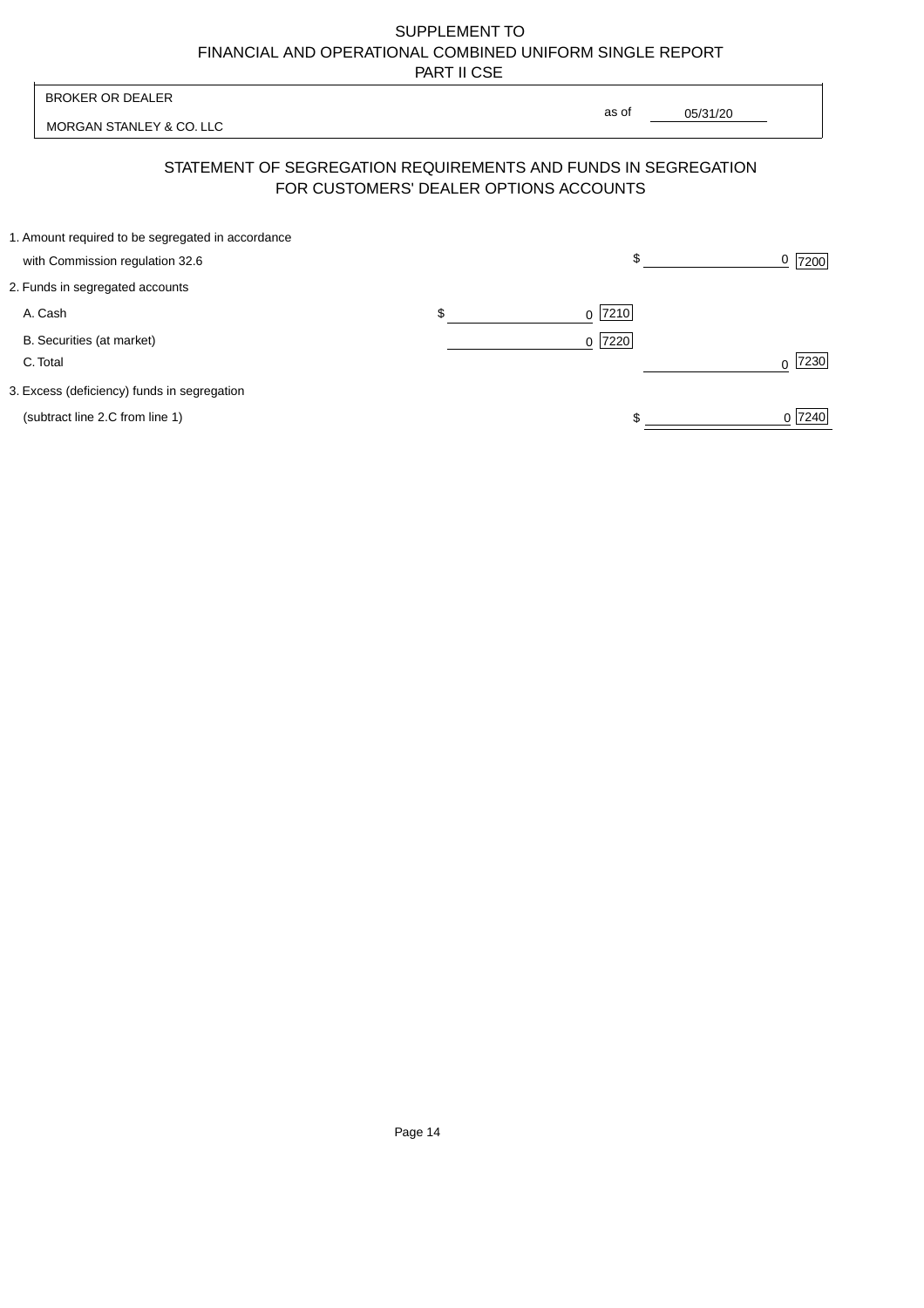PART II CSE

| BROKER OR DEALER         |       |          |
|--------------------------|-------|----------|
| MORGAN STANLEY & CO. LLC | as of | 05/31/20 |
|                          |       |          |

## STATEMENT OF SECURED AMOUNTS AND FUNDS HELD IN SEPARATE ACCOUNTS PURSUANT TO COMMISSION REGULATION 30.7

#### FOREIGN FUTURES AND FOREIGN OPTIONS SECURED AMOUNTS

| Amount required to be set aside pursuant to law, rule or regulation of a foreign government<br>or a rule of a self-regulatory organization authorized thereunder |                     | \$<br>0             | 7305 |
|------------------------------------------------------------------------------------------------------------------------------------------------------------------|---------------------|---------------------|------|
| 1. Net ledger balance - Foreign Futures and Foreign Option Trading - All Customers                                                                               |                     |                     |      |
| A. Cash                                                                                                                                                          |                     | \$<br>4,178,283,606 | 7315 |
| B. Securities (at market)                                                                                                                                        |                     | 2,930,014,202       | 7317 |
| 2. Net unrealized profit (loss) in open futures contracts traded on a foreign board of trade                                                                     |                     | 498,423,628         | 7325 |
| 3. Exchange traded options                                                                                                                                       |                     |                     |      |
| A. Market value of open option contracts purchased on a foreign board of trade                                                                                   |                     | 5,819,939           | 7335 |
| B. Market value of open contracts granted (sold) on a foreign board of trade                                                                                     |                     | (13.028.491)        | 7337 |
| 4. Net equity (deficit) (add lines 1.2. and 3.)                                                                                                                  |                     | \$<br>7,599,512,884 | 7345 |
| 5. Accounts liquidating to a deficit and accounts with                                                                                                           |                     |                     |      |
| debit balances - gross amount                                                                                                                                    | 7351<br>137,392,109 |                     |      |
| Less: amount offset by customer owned securities                                                                                                                 | 136,438,647) 7352   | 953,462             | 7354 |
| 6. Amount required to be set aside as the secured amount - Net Liquidating Equity Method (add lines 4 and 5)                                                     |                     | \$<br>7,600,466,346 | 7355 |
| 7. Greater of amount required to be set aside pursuant to foreign jurisdiction (above) or line 6.                                                                |                     | \$<br>7,600,466,346 | 7360 |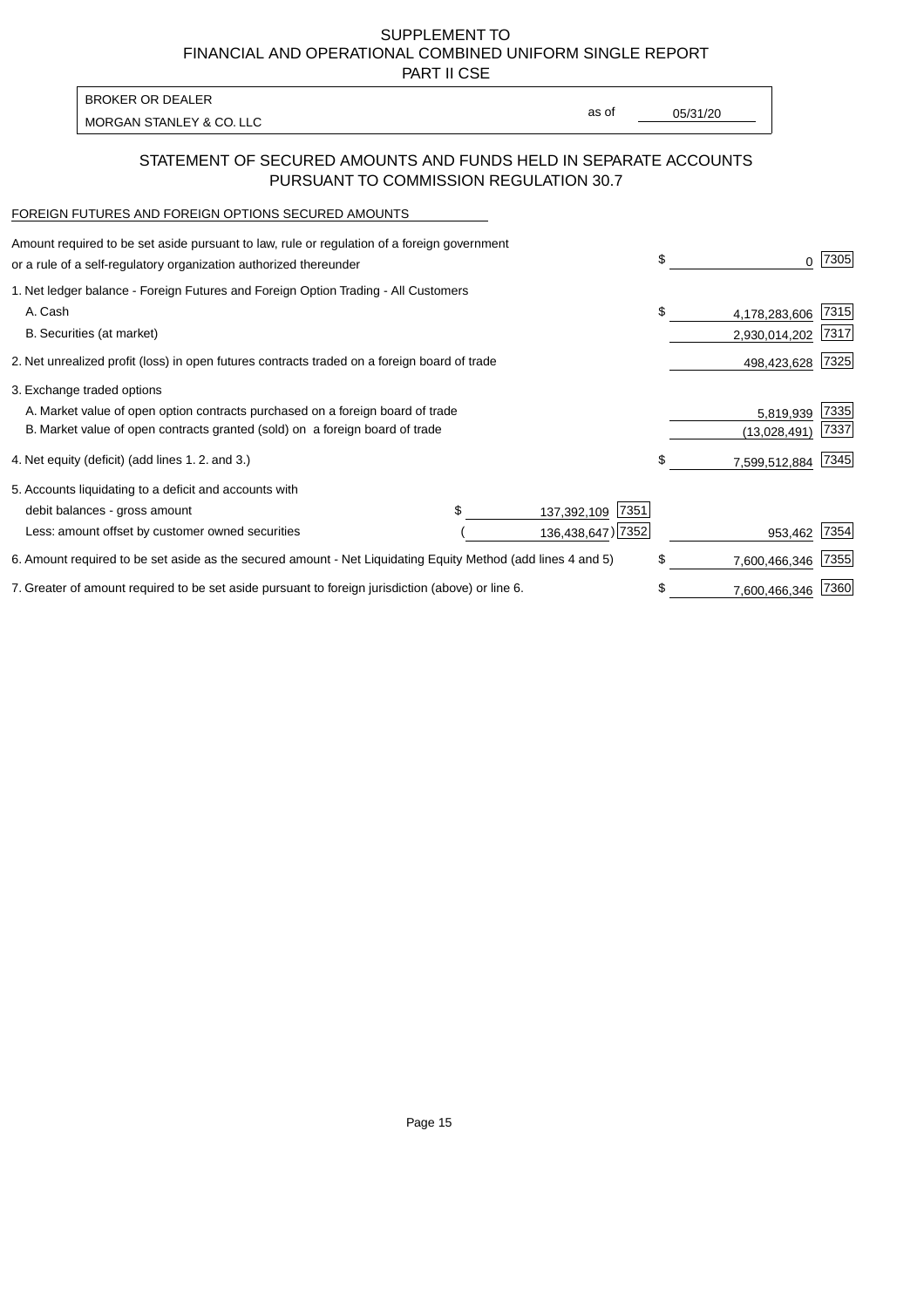BROKER OR DEALER

MORGAN STANLEY & CO. LLC

05/31/20 as of

## STATEMENT OF SECURED AMOUNTS AND FUNDS HELD IN SEPARATE ACCOUNTS PURSUANT TO COMMISSION REGULATION 30.7

### FUNDS DEPOSITED IN SEPARATE REGULATION 30.7 ACCOUNTS

| 1. Cash in banks                                                                       |                                |                        |
|----------------------------------------------------------------------------------------|--------------------------------|------------------------|
| A. Banks located in the United States                                                  | \$<br>419,451,385 7500         |                        |
| B. Other banks qualified under Regulation 30.7                                         |                                |                        |
| 7510<br>Name(s):                                                                       | 461,063,756 7520 \$            | 880,515,141 7530       |
| 2. Securities                                                                          |                                |                        |
| A. In safekeeping with banks located in the United States                              | \$<br>809,794,612 7540         |                        |
| B. In safekeeping with other banks qualified under Regulation 30.7                     |                                |                        |
| 7550<br>Name(s):                                                                       | $0$  7560                      | 809,794,612 7570       |
| 3. Equities with registered futures commission merchants                               |                                |                        |
| A. Cash                                                                                | \$<br>7580<br>11,928,373       |                        |
| <b>B.</b> Securities                                                                   | $0$ 7590                       |                        |
| C. Unrealized gain (loss) on open futures contracts                                    | 7600<br>2,013,041              |                        |
| D. Value of long option contracts                                                      | $0$ 7610                       |                        |
| E. Value of short option contracts                                                     | $0$ ) 7615                     | 13,941,414 7620        |
| 4. Amounts held by clearing organizations of foreign boards of trade                   |                                |                        |
| Name(s):<br>7630                                                                       |                                |                        |
| A. Cash                                                                                | \$<br>0 7640                   |                        |
| <b>B.</b> Securities                                                                   | $0$ 7650                       |                        |
| C. Amount due to (from) clearing organizations - daily variation                       | $0$ 7660                       |                        |
| D. Value of long option contracts                                                      | 0 7670                         |                        |
| E. Value of short option contracts                                                     | $0$ ) 7675                     | $0^{7680}$             |
| 5. Amounts held by members of foreign boards of trade                                  |                                |                        |
| Name(s):<br>7690                                                                       |                                |                        |
| A. Cash                                                                                | \$<br>3,560,907,463 7700       |                        |
| <b>B.</b> Securities                                                                   | 2,120,219,590 7710             |                        |
| C. Unrealized gain (loss) on open futures contracts                                    | 496,410,587 7720               |                        |
| D. Value of long option contracts                                                      | 5,819,939 7730                 |                        |
| E. Value of short option contracts                                                     | $(13,028,491)$ <sup>2735</sup> | 6,170,329,088 7740     |
| 6. Amounts with other depositories designated by a foreign board of trade              |                                |                        |
| 7750<br>Name(s):                                                                       |                                | 0 7760                 |
| 7. Segregated funds on hand (describe:                                                 |                                | 0 7765                 |
| 8. Total funds in separate section 30.7 accounts                                       |                                | 7,874,580,255 7770     |
| 9. Excess (deficiency) set Aside Funds for Secured Amount (subtract Line 7 Secured     |                                |                        |
| Statement page 15 from Line 8)                                                         |                                | \$<br>274,113,909 7380 |
| 10. Management Target Amount for Excess funds in separate section 30.7 accounts        |                                | \$<br>140,000,000 7780 |
| 11. Excess (deficiency) funds in separate 30.7 accounts over (under) Management Target |                                | 134,113,909 7785<br>\$ |